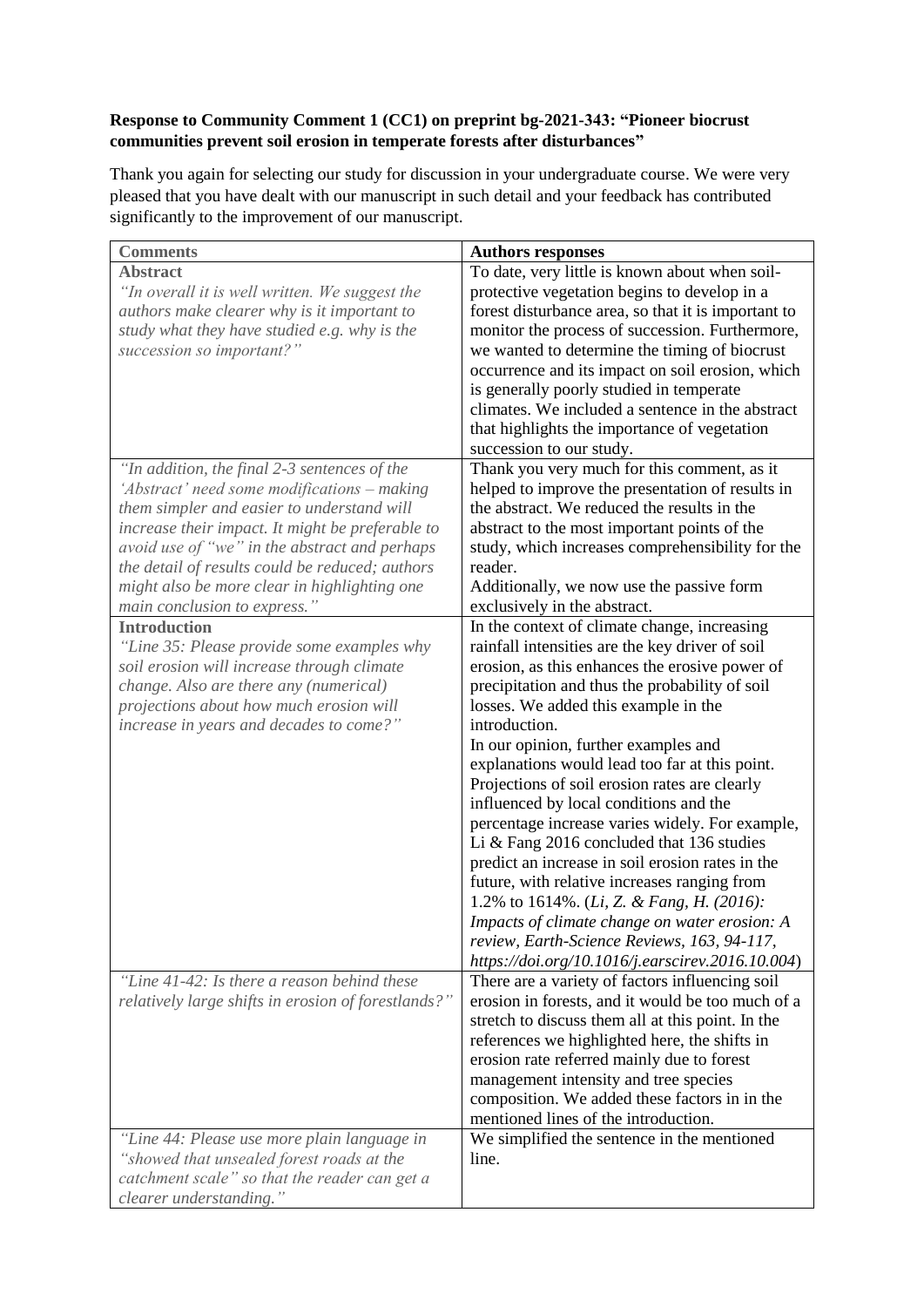| "Lines 46-53: This numerical information<br>provided is useful, but we feel it would be better<br>to be used in the "Discussion". Here in the<br>"Introduction" make sure you present the<br>bigger picture and why it is important for this<br>research to be carried out. Lots of numerical<br>information can distract the readers from the<br>major messages." | According to your recommendation, we reduced<br>the number of numerical information in the<br>introduction to avoid distractions from the<br>overall context.                                                                                                                                                                                                                              |
|--------------------------------------------------------------------------------------------------------------------------------------------------------------------------------------------------------------------------------------------------------------------------------------------------------------------------------------------------------------------|--------------------------------------------------------------------------------------------------------------------------------------------------------------------------------------------------------------------------------------------------------------------------------------------------------------------------------------------------------------------------------------------|
| "The sentence on line 55 could be modified to<br>summarise the point of referencing all of these<br>studies and then group them together in the<br>citation for reference"                                                                                                                                                                                         | We followed your comment and changed the<br>structure of this sentence.                                                                                                                                                                                                                                                                                                                    |
| "Line 61: Please explain where the term<br>"cryptogamic" refers to. Also, what do you<br>mean by "understory"?"                                                                                                                                                                                                                                                    | We explained what we meant by "cryptogamic"<br>in the abstract and in the introduction. This term<br>includes all non-flowering plants and plant-like<br>organisms that reproduce by spores, such as<br>bryophytes, lichens, ferns, algae and fungi. The<br>term "understory" was also specified in the<br>introduction. By this we refer to the vegetation<br>growing on the forest soil. |
| "Line 63: Perhaps replace "edaphic" by<br>"floor"?"                                                                                                                                                                                                                                                                                                                | We replaced "edaphic" by "soil" in this line.                                                                                                                                                                                                                                                                                                                                              |
| "Line 68: We feel this should be "bryophyte-<br>dominated"?'<br>"Lines 68-70: Please provide briefly some<br>information on the direction of these effects by<br>bryophytes e.g. increase/decrease in runoff etc."                                                                                                                                                 | Thank you for bringing this to our attention. We<br>corrected this according to your comment.<br>We provided the direction of these effects in the<br>mentioned lines.                                                                                                                                                                                                                     |
| "Line 81: Please improve wording."                                                                                                                                                                                                                                                                                                                                 | We changed the order of the sentence to<br>improve wording.                                                                                                                                                                                                                                                                                                                                |
| "Line 86: The authors need to make clearer"<br>which is the research gap and especially to link<br>it better with previous lines/sections."                                                                                                                                                                                                                        | We followed your suggestion and clarified the<br>research gaps in the introduction.                                                                                                                                                                                                                                                                                                        |
| "Lines 92-94. It is welcome that authors make<br>clear the objectives of their study. We feel<br>though that it would be even better if they make<br>some null hypotheses related to their points e.g.,<br>how do they expect that the underlying<br>substrate, vegetation cover and track position<br>will affect soil erosion?"                                  | Thank you for noting this. We agree that null<br>hypotheses improve the comprehensibility of the<br>manuscript and implemented this wherever<br>possible.                                                                                                                                                                                                                                  |
| "Line 96: Please explain what you mean by<br>"interrill"."                                                                                                                                                                                                                                                                                                         | Soil erosion processes by water can be divided<br>into three different stages: splash erosion,<br>interrill and rill erosion. Interrill erosion is<br>known as the discharge of sediment in thin<br>sheets between rills by shallow surface runoff<br>after raindrop impact. We added an explanation<br>on that term in the introduction.                                                  |
| "In the "Introduction" and especially towards<br>the end of it the authors should make some<br>clearer references on how their findings can be<br>used in good practices for management. They<br>can elaborate on that aspect in the discussion."                                                                                                                  | According to your suggestion, we added a short<br>outlook of good practices for forestry at the end<br>of the introduction.                                                                                                                                                                                                                                                                |
| <b>Materials and Methods</b><br>"Line 121 and further: Could abbreviate genus<br>name in species scientific names for conciseness<br>purposes (e.g. P. sylvestris)"                                                                                                                                                                                                | For the second use of the scientific name of each<br>species, we used an abbreviated genus name.                                                                                                                                                                                                                                                                                           |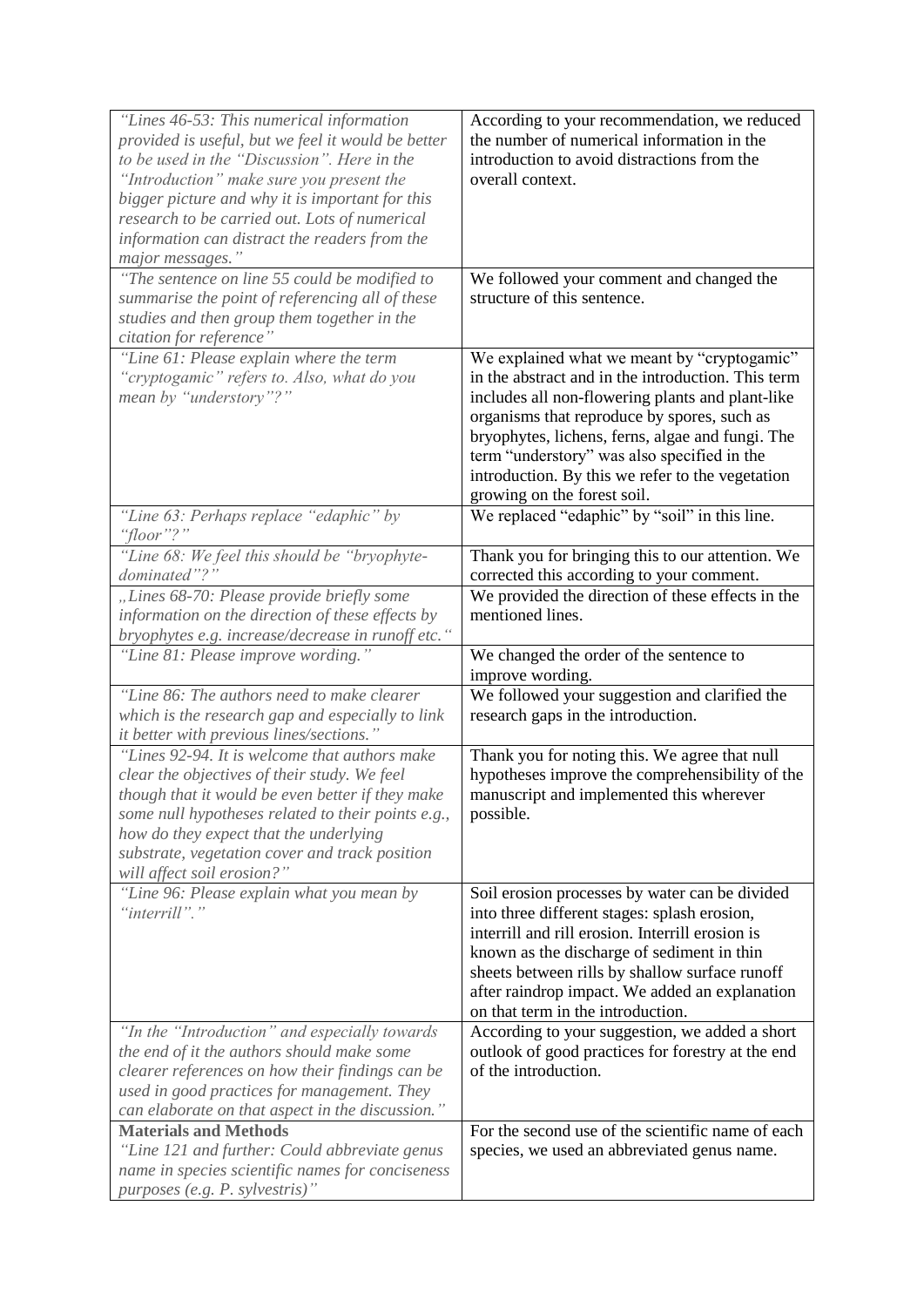| "Lines 140-146: Please provide references                                                    | We provided more references about the use of                                                          |
|----------------------------------------------------------------------------------------------|-------------------------------------------------------------------------------------------------------|
| about the use of similar experimental set up in<br>previous studies."                        | rainfall simulators in combination with small-<br>scale runoff plots.                                 |
| "Lines 148-149: The authors need to provide                                                  | We inserted more background information to the                                                        |
| more information about the particular selection                                              | selected rainfall intensity with a reference. The                                                     |
| of this rainfall intensity e.g., is similar intensities                                      | rainfall intensity refers to a heavy rainfall event                                                   |
| observed often in the studied area? Provide also                                             | for this region that occurs less frequently than                                                      |
| relevant references."                                                                        | once every 100 years.                                                                                 |
| "Line 149-153: The authors should provide                                                    | In our opinion, it is not necessary to add further                                                    |
| more details about technical aspects mention in                                              | details or references here, since the common                                                          |
| there e.g., measurements on surface run off.                                                 | procedure in soil erosion measurements is to                                                          |
| Please also provide references."                                                             | collect surface runoff and the sediment                                                               |
|                                                                                              | discharged with it in sample bottles. References                                                      |
|                                                                                              | to this are already available in the previous                                                         |
|                                                                                              | section.                                                                                              |
| "Line 154-155: For how long were the samples                                                 | It usually took about three to four weeks until all                                                   |
| left to dry?"                                                                                | samples were dry. But this depended strongly on<br>the amount of water, which was different in each   |
|                                                                                              | measurement.                                                                                          |
| "Line 156: Please mention what is exactly the                                                | Soil aggregate size is a basic parameter in soil                                                      |
| aggregate size and which are the measurement                                                 | science what we assume as basic knowledge and                                                         |
| units for this parameter."                                                                   | would not explain it in detail in the manuscript.                                                     |
|                                                                                              | Depending on a variety of biotic and abiotic                                                          |
|                                                                                              | factors, soil forms aggregates consisting of                                                          |
|                                                                                              | agglutinated soil particles.                                                                          |
| "Line 159-162: It is interesting that                                                        | According to your comment, we mentioned                                                               |
| measurements on elements $(C, N)$ were made.                                                 | carbon and nitrogen levels in the introduction to                                                     |
| Please make sure that there are the relevant<br>references made in the "Introduction" so the | point out the gap of knowledge of the factors<br>that affect bryophyte species richness and cover.    |
| sections of the manuscript align better."                                                    |                                                                                                       |
| "Line 173. Please improve the wording about                                                  | We improved the wording of this sentence.                                                             |
| nomenclature in Tables."                                                                     |                                                                                                       |
| "Lines 183-187. It seems that post-hoc tests                                                 | We performed post-hoc Wilcoxon Rank-Sum                                                               |
| were not carried out. Also, it seems that the role                                           | tests and Wilcoxon Signed-rank tests for                                                              |
| of environmental parameters in the flora                                                     | sediment discharge, surface runoff, coverage                                                          |
| structure / development has not been                                                         | and species richness averaged for all skid trail                                                      |
| accounted/examined for. If this is the case, then                                            | sites and averaged for wheel and center tracks in<br>each skid trail. On the level of individual skid |
| it is regarded as a major gap and needs to be<br>addressed."                                 | trails, there are four replicates per track position,                                                 |
|                                                                                              | which is insufficient for performing post-hoc                                                         |
|                                                                                              | statistics.                                                                                           |
|                                                                                              | To assess the effect of environmental parameters                                                      |
|                                                                                              | on soil erosion, bryophyte coverage and species                                                       |
|                                                                                              | richness, we performed generalized additive                                                           |
|                                                                                              | models (GAM) with restricted maximum                                                                  |
|                                                                                              | likelihood and smoothing parameters selected by                                                       |
|                                                                                              | an unbiased risk estimator (UBRE) criterion.                                                          |
| "More information on the number of replicates<br>is needed."                                 | We revised the information on the replicates in                                                       |
|                                                                                              | the method section so that the sample design is<br>now more comprehensible. There are four            |
|                                                                                              | replicates for each wheel track, four replicates                                                      |
|                                                                                              | for each center track and two replicates for each                                                     |
|                                                                                              | undisturbed forest soil.                                                                              |
| "A map showing where the research was                                                        | We have not provided a map to locate the                                                              |
| carried out would be welcome."                                                               | research area because our study already contains                                                      |
|                                                                                              | a large number of figures and tables.                                                                 |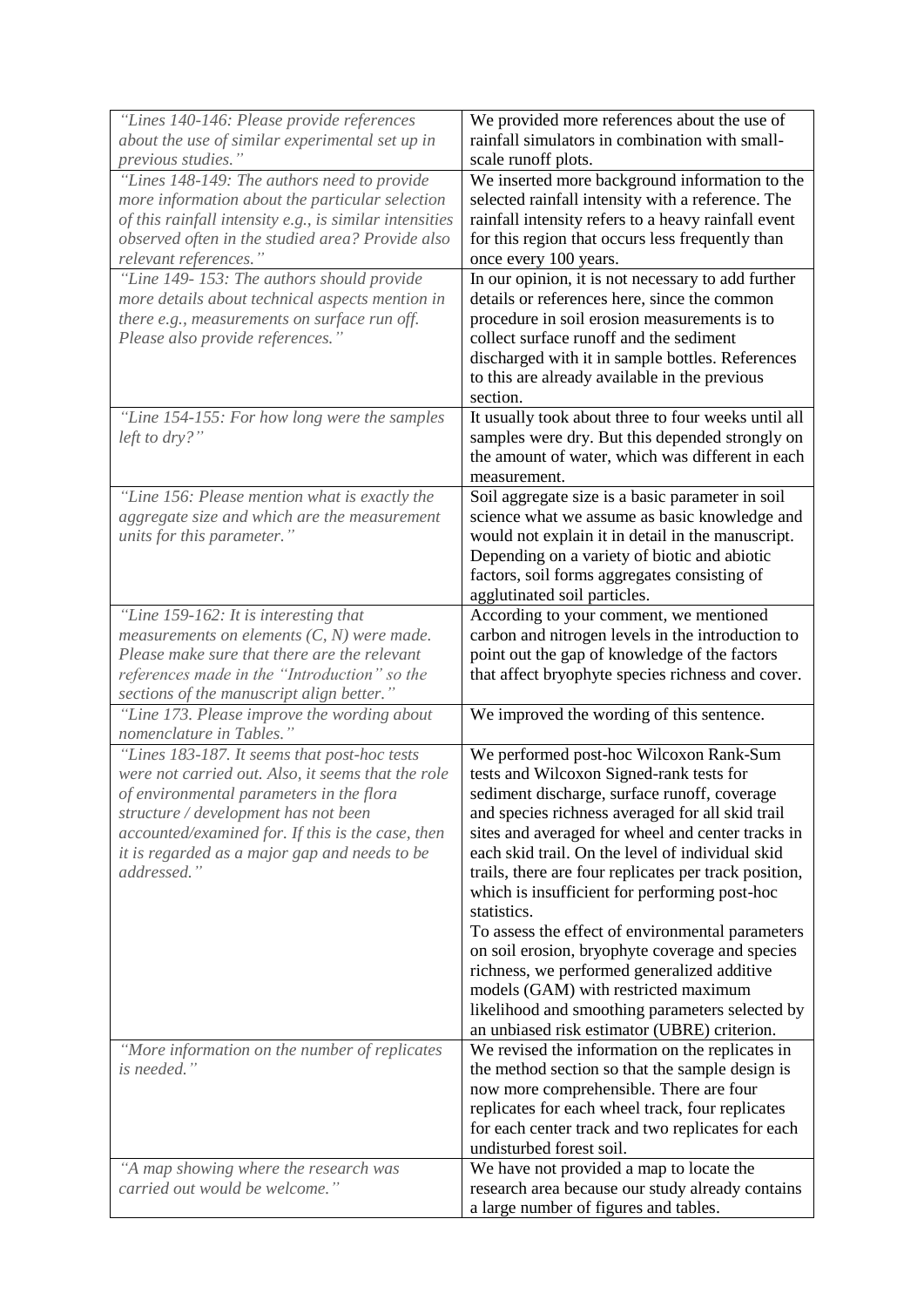| "Overall, we believe that the "Materials and<br>Methods" section could have been written more<br>succinctly to make it easier to read."                                                                                                                                                 | We will try to make the methods section more<br>concise, for example by transferring more<br>information of the study site description into<br>table A1.                                                                                                                                                                                                                                                                                                                                                                                                                                                                                                                                                                                                               |
|-----------------------------------------------------------------------------------------------------------------------------------------------------------------------------------------------------------------------------------------------------------------------------------------|------------------------------------------------------------------------------------------------------------------------------------------------------------------------------------------------------------------------------------------------------------------------------------------------------------------------------------------------------------------------------------------------------------------------------------------------------------------------------------------------------------------------------------------------------------------------------------------------------------------------------------------------------------------------------------------------------------------------------------------------------------------------|
| <b>Results and Discussion</b><br>"Line $191$ : 'Section $3.1.1$ – Biocrust species<br>composition'. It seems that this title is not fully<br>adequate as in the section 3.1.1 there are also<br>results about temporal trends. This should be<br>reflected in the Section 3.1.1 title." | We changed the title of Section 3.1.1. in<br>"Succession of bryophyte species composition"<br>to reflect the temporal trends included.                                                                                                                                                                                                                                                                                                                                                                                                                                                                                                                                                                                                                                 |
| "Line 193: Please avoid using where possible<br>abbreviations (e.g., ' $UF$ ) as it is difficult for the<br>reader to follow them."                                                                                                                                                     | According to your comment, we decided to<br>reduce the use of abbreviations in the text in<br>order to improve readability. Therefore, we<br>spelled out CT, WT, and UF in the revised<br>manuscript.                                                                                                                                                                                                                                                                                                                                                                                                                                                                                                                                                                  |
| "Line 196: Please clarify what is 'protonema'."                                                                                                                                                                                                                                         | We introduced the term "protonema" in the<br>abstract and later in the results and discussion<br>section. Protonema is the earliest stage of<br>bryophyte development consisting of green cell<br>filaments.                                                                                                                                                                                                                                                                                                                                                                                                                                                                                                                                                           |
| "Line 205 / Table 1: Could table 1 provide more<br>information on composition, cover and<br>richness? Do we need Author column?"                                                                                                                                                        | We implemented your idea by providing<br>additional information on the percentage<br>occurrence of species in the runoff plots in total<br>and for each vegetation survey time step.<br>Furthermore, we added a diagram that illustrates<br>the occurrence of bryophyte species in the ROPs<br>for each vegetation survey time step in every<br>skid trail site. This also includes more<br>information about taxonomic composition and<br>species richness at the different skid trail sites<br>and considerably increased the<br>comprehensibility of the results.<br>In the botanical nomenclature a reference to the<br>person who first gave a name to the botanical<br>entity is required and we followed these rules.<br>Instead we discarded the family names. |
| "Lines 222-223: This is just an assumption on<br>the role of pH; there should be appropriate<br>statistical analysis to explore the role of abiotic<br>environmental parameters in shaping the<br>communities."                                                                         | The effect of environmental parameters on<br>species composition was not a focus of our<br>study, so we made an assumption at this point<br>that we did not support with statistical analysis.                                                                                                                                                                                                                                                                                                                                                                                                                                                                                                                                                                         |
| "Tables 1 and 2: The information shown here is<br>interesting; however it seems that these Tables<br>are a bit long $-$ how about moving them to<br>Supplementary Material?"<br>"Lines 227-230: These are major findings and<br>should be moved earlier/up in the Results and           | With the additional information on the<br>percentage occurrence of species in the runoff<br>plots, we believe that table 1 and 2 should<br>remain in the text.<br>In this section, we first wanted to give a general<br>overview of the occurrence of bryophyte species                                                                                                                                                                                                                                                                                                                                                                                                                                                                                                |
| Discussion section."                                                                                                                                                                                                                                                                    | in the research area (section 1) and discuss this<br>species composition (section 2). Afterwards,<br>section 3 deals with the different species<br>compositions of the four skid trail sites, which is<br>why more detailed results are listed there for the<br>first time.                                                                                                                                                                                                                                                                                                                                                                                                                                                                                            |
| "Lines 232: Please clarify the categories that<br>the species belong to e.g. do they belong to<br>'protonema' or another category?"                                                                                                                                                     | For protonema, we did not determine the<br>species, so either the moss occurred as<br>protonema or the species was mentioned.                                                                                                                                                                                                                                                                                                                                                                                                                                                                                                                                                                                                                                          |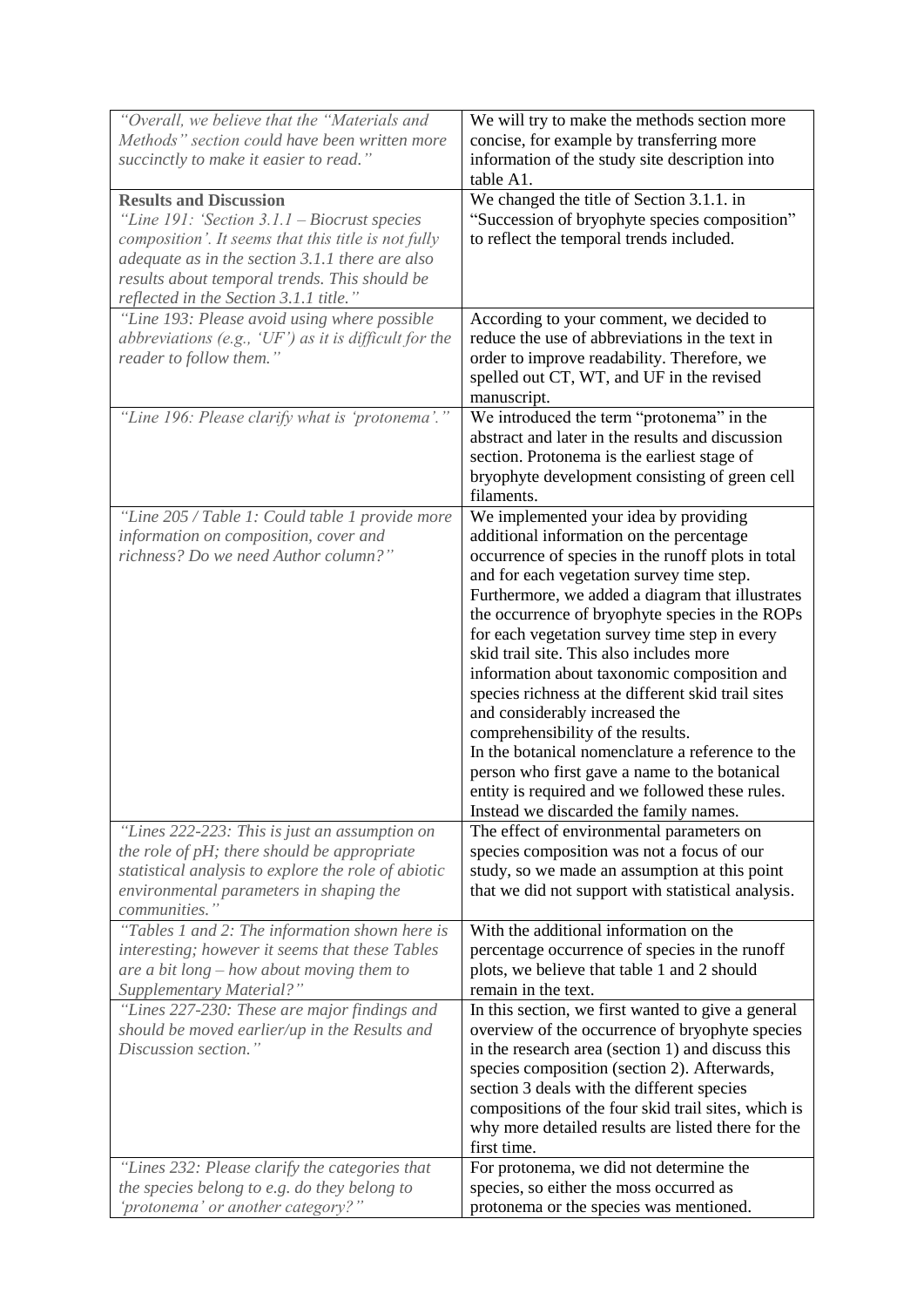| "Line 234: "little importance": Please provide<br>numbers rather than terms like "little<br>importance"."                                                                                                                                                                                                                                      | As recommended, we changed this wording and<br>inserted numbers instead.                                                                                                                                                                                                                      |
|------------------------------------------------------------------------------------------------------------------------------------------------------------------------------------------------------------------------------------------------------------------------------------------------------------------------------------------------|-----------------------------------------------------------------------------------------------------------------------------------------------------------------------------------------------------------------------------------------------------------------------------------------------|
| "Lines 227-242: This is a big chunk of results<br>but discussion on them is absent."                                                                                                                                                                                                                                                           | The discussion of these results can be found in<br>the following section.                                                                                                                                                                                                                     |
| "Line 243: It would be better to start the section<br>with the key result; discussion on it should<br>follow."                                                                                                                                                                                                                                 | Based on your comment, we have restructured<br>this section so that it is now more<br>comprehensible and exciting for the reader.                                                                                                                                                             |
| "Line 246: Please see comments above about<br>stats regarding the role of environmental<br>parameters."                                                                                                                                                                                                                                        | To assess the effect of environmental parameters<br>on soil erosion, bryophyte coverage and species<br>richness, we performed generalized additive<br>models (GAM) with restricted maximum<br>likelihood and smoothing parameters selected by<br>an unbiased risk estimator (UBRE) criterion. |
| "Figure 1: Could be useful to have included a<br>longer caption describing what photographs<br>demonstrate to make the article more accessible<br>for the readers that do preliminary paper<br>skimming. A map of the area would have been<br>highly beneficial for the readers to better<br>visualise the studied site spatial distribution." | We added a title to Figure 1.<br>We will not include a map of the research area<br>in the text because our study already contains a<br>large number of figures and tables.                                                                                                                    |
| "Line 271: It is not clear what the authors try to<br>say here e.g. that there are similar trends<br>between biocrust and total coverage trends? Or<br>something else? Please clarify."                                                                                                                                                        | We clarified this sentence in the revised<br>manuscript.                                                                                                                                                                                                                                      |
| "Figure 2 caption: Perhaps it would read better<br>as "mean values and standard error are given".<br>Please also remind to the readers the number of<br>replicates."                                                                                                                                                                           | The connected scatterplot diagrams in figures 2<br>and 3 were replaced with boxplot diagrams, so<br>that the figure description is different now. We<br>added the number of replicates in all figure<br>descriptions.                                                                         |
| "Line 282: The values of pH should be<br>mentioned."                                                                                                                                                                                                                                                                                           | The pH values were included in the text.                                                                                                                                                                                                                                                      |
| "Lines 288-289: The authors should elaborate<br>on their statements about contradictions<br>between their findings and those from (Corbin<br>and Thiet, 2020; Bergamini et al., 2001; Fojcik<br>et al., 2019)."                                                                                                                                | We added more information in this section to<br>clarify the contradictory results.                                                                                                                                                                                                            |
| "Lines 289-292: The authors should elaborate<br>on the mechanisms driving positive correlations<br>between vascular plants and moss growth."                                                                                                                                                                                                   | We inserted additional information on this in the<br>mentioned lines.                                                                                                                                                                                                                         |
| "Line 292: The statements/discussion on<br>biocrust should be on a separate paragraph."                                                                                                                                                                                                                                                        | In order to better distinguish between biocrust<br>cover and bryophyte cover, we have revised the<br>entire manuscript so that we now refer to<br>bryophyte covers in this line.                                                                                                              |
| "Lines $327 - 338$ : Please make sure that you<br>provide p-values where needed. Also, it is not<br>necessary to use extensively phrases such as "A<br>was $X$ times higher than $B$ ". Providing the<br>average values, standard error and the p-values<br>would suffice."                                                                    | Thank you for this comment. We included p-<br>values, means, and standard deviations wherever<br>appropriate.                                                                                                                                                                                 |
| "Lines 339-341: See our comments above about<br>examining the role of environmental parameters<br>in shaping discharge / run off. For example, how<br>much of the variability in discharge is explained<br>by differences in the soil features?"                                                                                               | To assess the effect of environmental parameters<br>on soil erosion, bryophyte coverage and species<br>richness, we performed generalized additive<br>models (GAM) with restricted maximum                                                                                                    |